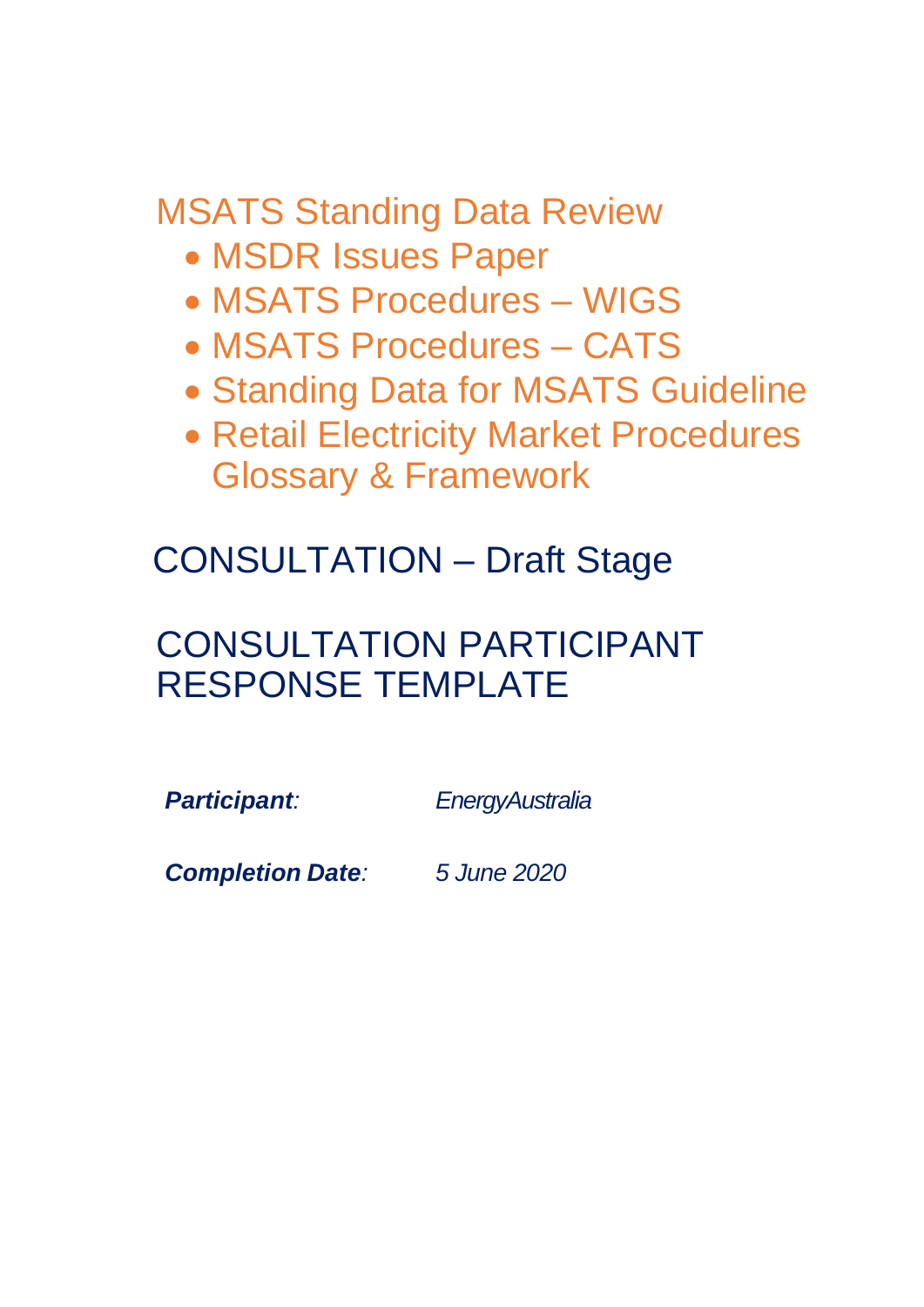# **Table of Contents**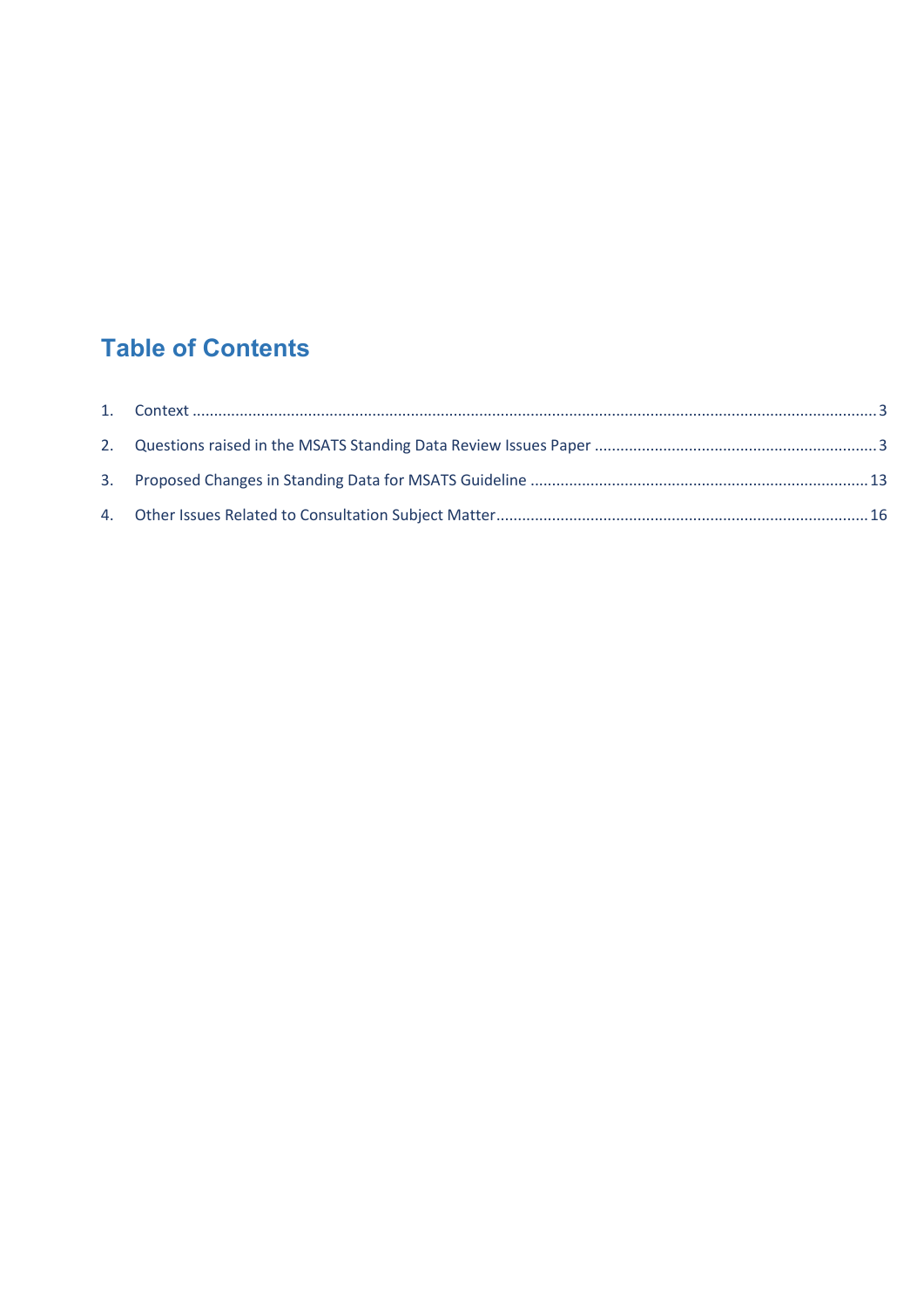### **1. Context**

This template is to assist stakeholders in giving feedback to the questions raised in the Draft Report about the proposed changes to the MSATS Standing Data.

## **2. Questions raised in the MSATS Standing Data Review Draft Report**

#### 2.1 Material Issues

<span id="page-2-1"></span><span id="page-2-0"></span>

| <b>Information</b><br>Category                              | Question<br>No. | Question                                                                                                                                                                     | <b>Participant Comments</b>                                                                                                                                                                                                                                                                                                                                                                                                                                                                                                                                                                                                                                                                                                                                          |
|-------------------------------------------------------------|-----------------|------------------------------------------------------------------------------------------------------------------------------------------------------------------------------|----------------------------------------------------------------------------------------------------------------------------------------------------------------------------------------------------------------------------------------------------------------------------------------------------------------------------------------------------------------------------------------------------------------------------------------------------------------------------------------------------------------------------------------------------------------------------------------------------------------------------------------------------------------------------------------------------------------------------------------------------------------------|
| Type 4a<br>Metering<br><b>Installation</b><br>(MRAM) Reason | $\mathbf{1}$ .  | What are the key issues for AEMO to consider in working with<br>stakeholders to explore with the AEMC the potential benefits<br>of enhanced access to exception information? | The key issues that need to be explore is whether<br>the rules currently allow for this information to be<br>provided. If not, should it be provided when it is<br>compared to other 'customer' information that is<br>stored in MSATS (solar, controlled load devices,<br>etc).<br>Type 4a reason is similar to the suggestion below<br>for the new fields 'Change of Account Holder' and<br>'Change of Account Holder Effective Date', as they<br>are both providing customer information. With<br>Type 4a, the benefits of having this information<br>arises when the initiating customer (in respect to<br>customer refusal) vacates the property.<br>There is a clear benefit in providing this information<br>to prospective retailers/MCs; as it will improve |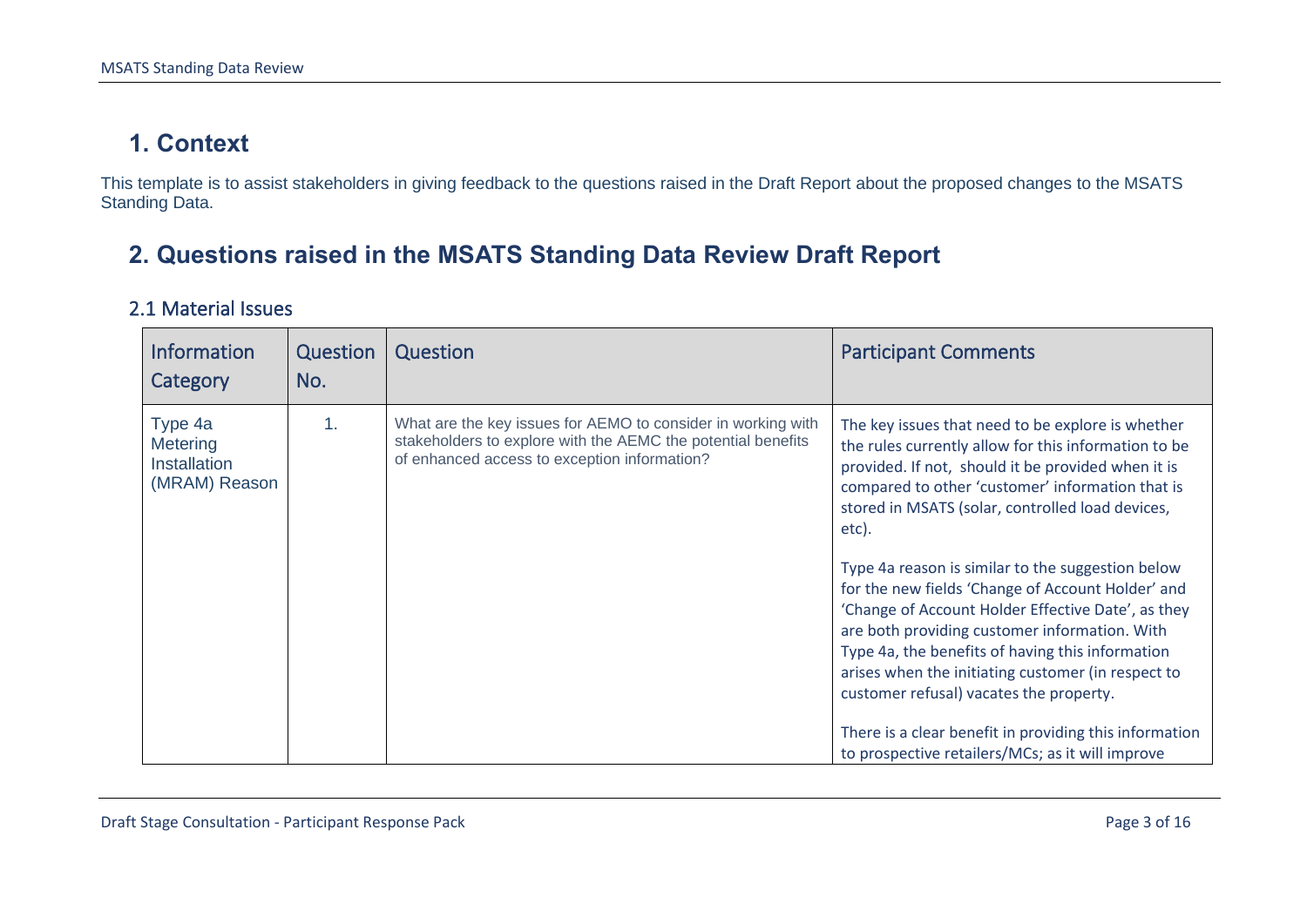| <b>Information</b><br>Category       | Question<br>No.  | Question                                                                                                                                                                                                              | <b>Participant Comments</b>                                                                                                                                                                                                                                                       |
|--------------------------------------|------------------|-----------------------------------------------------------------------------------------------------------------------------------------------------------------------------------------------------------------------|-----------------------------------------------------------------------------------------------------------------------------------------------------------------------------------------------------------------------------------------------------------------------------------|
|                                      |                  |                                                                                                                                                                                                                       | efficienices (offering the correct plans/services), the<br>customer relationship, and the roll-out of remote<br>capability.                                                                                                                                                       |
|                                      |                  |                                                                                                                                                                                                                       | The AEMC must consider whether there is a breach<br>of customer's privacy, or if there would be adverse<br>effects from listing the type 4a reason. They should<br>also consider the likelihood of each, and how this<br>compares with the benefit of listing the<br>information. |
| Metering<br>Installation             | 2.               | In the cases where transformers have dual secondary<br>windings or more (500kV: 110V: 110V), how would<br>participants prefer to see those represented in the<br>enumerated list for VT Ratio, keeping in mind that a | Secondary windings can be listed as:                                                                                                                                                                                                                                              |
| <b>Transformer</b><br>Information    |                  |                                                                                                                                                                                                                       | $500kV:110V:(2-5)$                                                                                                                                                                                                                                                                |
|                                      |                  | transformer can have up to five secondary windings?                                                                                                                                                                   | PRIMARY: SECONDARY VALUE: SECONDARY #                                                                                                                                                                                                                                             |
| <b>Shared Fuse</b><br><b>Details</b> | 3.               | Through what mechanism can a MC or MP communicate with<br>an LNSP to instigate shared isolation point status changes?                                                                                                 | Currently the LNSP is a notified party on S/Os sent<br>from the MP to the retailer, it is likely the<br>information could be advised in any of there S/O.                                                                                                                         |
|                                      |                  |                                                                                                                                                                                                                       | There is currently no direct S/O between the<br>MC/MP and the LNSP.                                                                                                                                                                                                               |
| <b>GPS</b><br>Coordinates            | $\overline{4}$ . | Please explain the benefits for expanding the GPS<br>coordinates field to cover all NMIs given this would be a                                                                                                        | It is short sighted to remove urban areas from<br>having GPS coordinatews because there are many                                                                                                                                                                                  |
|                                      |                  | significant cost? For example, some multi-floor buildings<br>would have the same GPS coordinates so you may also need                                                                                                 | sites where meters are easy to locate. The multi-<br>floor/occupancy example provided in the                                                                                                                                                                                      |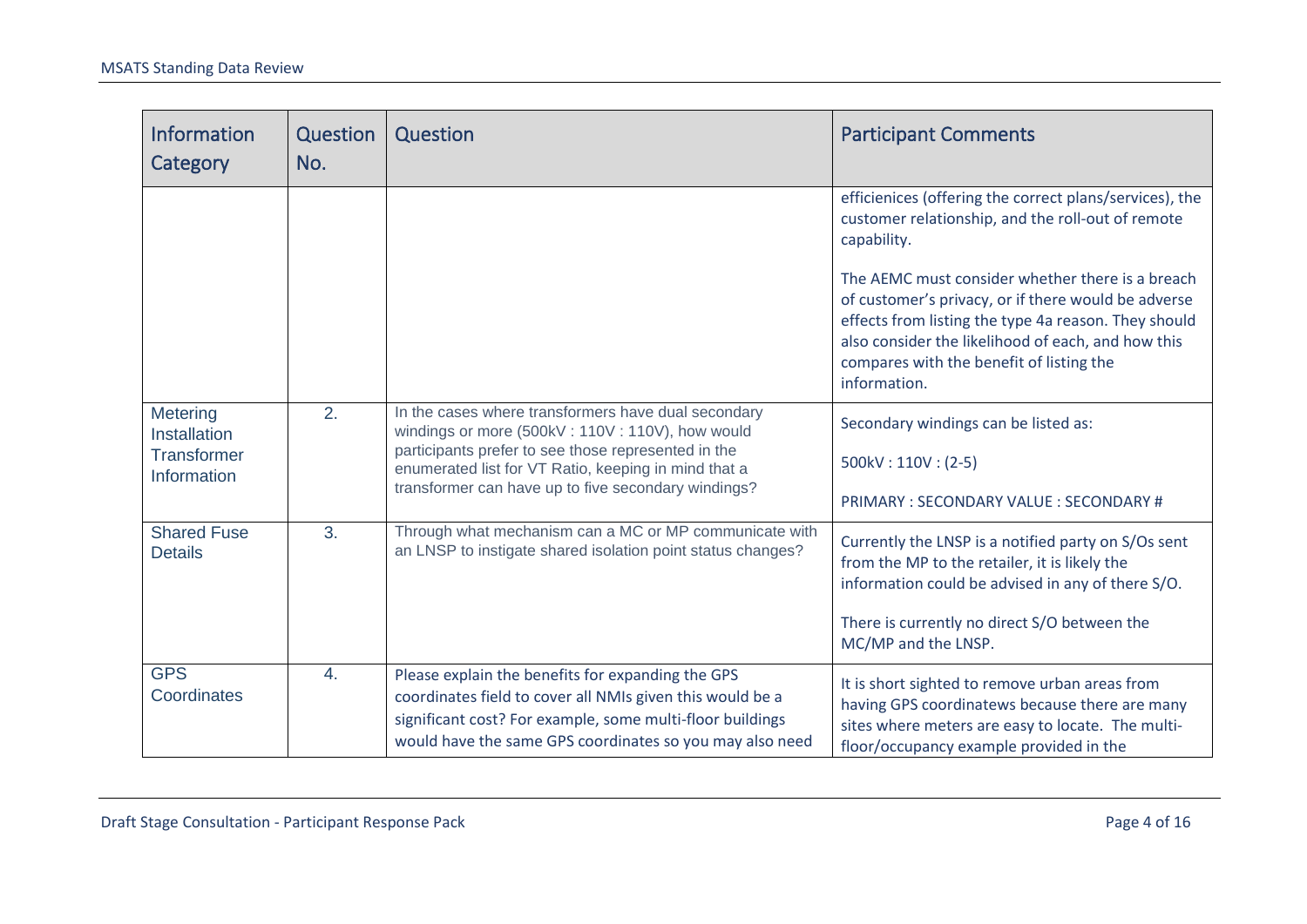| <b>Information</b><br>Category | Question<br>No. | Question                                                                 | <b>Participant Comments</b>                                                                                                                                                                                                                                                                                                                                                                                                                                                                                                                                                                                                                                                                                                                                                                                                                                                                                                                                                                                                                                                                                                                         |
|--------------------------------|-----------------|--------------------------------------------------------------------------|-----------------------------------------------------------------------------------------------------------------------------------------------------------------------------------------------------------------------------------------------------------------------------------------------------------------------------------------------------------------------------------------------------------------------------------------------------------------------------------------------------------------------------------------------------------------------------------------------------------------------------------------------------------------------------------------------------------------------------------------------------------------------------------------------------------------------------------------------------------------------------------------------------------------------------------------------------------------------------------------------------------------------------------------------------------------------------------------------------------------------------------------------------|
|                                |                 | to have elevation for which floor (assuming metering on each<br>$unit$ ? | consultation is the most apparent reality for why<br>GPS coordinates should be provided for all sites; as<br>population growth results in increasing multi-<br>occupancy residences, it is imperitave that the<br>locations of meters are precisely located.<br>The introduction of POC has created a scenario in<br>which the meter provider can change at a customer<br>or retailer request. This means that parties that<br>have potentially never visited the site (for New<br>connection, meter read etc) will have a requirement<br>to locate the existing metering point. For this<br>reason GPS co-ordinates are more pertinent now<br>that ever before.<br>Providing a similar cut-over period - as proposed for<br>other changes - would reduce the cost to<br>participants, i.e. allowing it to be required for 12<br>months, and then mandatory. It is understood that<br>many meter providers (particularly those delaing<br>with SME/C&I) already maintain GPS coordinates;<br>where this is not currently held, meter readers can<br>be tasked with updating the details, or additional<br>field staff can be employed for the task. |
|                                |                 |                                                                          | The consultation paper suggests that GPS<br>coordinates would be required for new<br>connections, which seems a confusing suggestion                                                                                                                                                                                                                                                                                                                                                                                                                                                                                                                                                                                                                                                                                                                                                                                                                                                                                                                                                                                                                |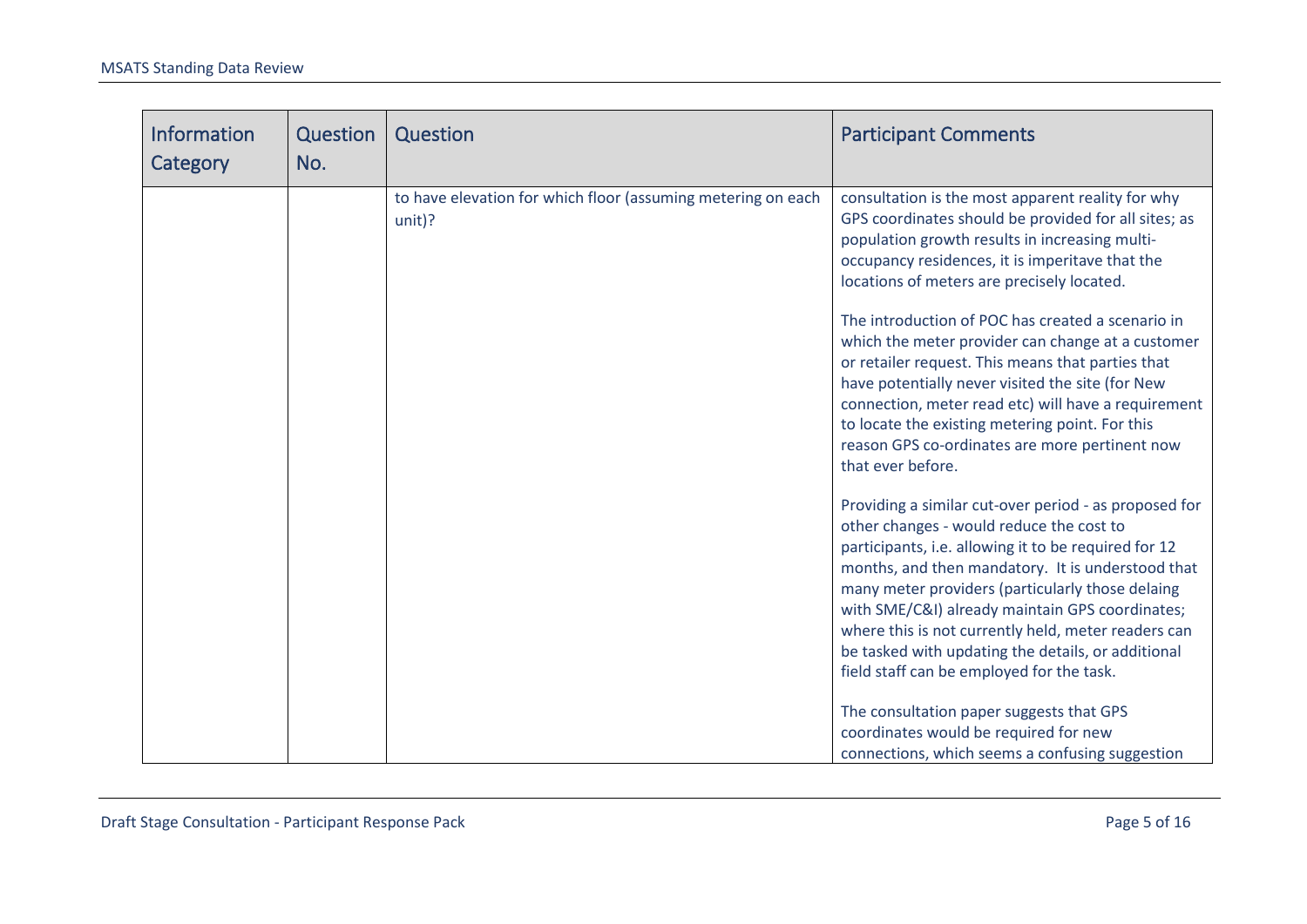| <b>Information</b><br>Category                    | Question<br>No. | Question                                                                                                                                                                                                                                                                                                                                                                                                                                                                                                                        | <b>Participant Comments</b>                                                                                                                                                                                                                                                                                                                  |
|---------------------------------------------------|-----------------|---------------------------------------------------------------------------------------------------------------------------------------------------------------------------------------------------------------------------------------------------------------------------------------------------------------------------------------------------------------------------------------------------------------------------------------------------------------------------------------------------------------------------------|----------------------------------------------------------------------------------------------------------------------------------------------------------------------------------------------------------------------------------------------------------------------------------------------------------------------------------------------|
|                                                   |                 |                                                                                                                                                                                                                                                                                                                                                                                                                                                                                                                                 | considering new installation will predominantly be<br>remotely read, and one of the main benefits of GPS<br>coordinates if for locating the meter, for actions like<br>meter reading.                                                                                                                                                        |
|                                                   | 5.              | AEMO has applied the definition of rural using the<br>'Designated regional area postcodes' to gain consistency in<br>approach, however feedback indicates a mixed response to<br>this option. Is there an alternate NEM wide definition that<br>can be applied across the NEM? AEMO notes, for example, in<br>Queensland NMIs are required to be classified as urban, short<br>rural and long rural for Guaranteed Service Levels. Is there<br>something similar to this in other jurisdictions and can it be<br>applied there? | EnergyAustralia strongly supports the inclusion of<br>GPS coordinates for all meters, and believes the<br>short term pain (populating the coordinates) will be<br>worth it for the long term gain to customers and<br>participants.<br>Having the GPS coordinates for all meters will<br>remove the confusion around 'rural' classification. |
|                                                   | 6.              | Do you agree with AEMO proposal? If yes, why? If no, why<br>not? Please provide reasons.                                                                                                                                                                                                                                                                                                                                                                                                                                        | Yes; however, as stated above, it should be for all<br>meters.                                                                                                                                                                                                                                                                               |
| <b>Network</b><br>Additional<br>Information field | 7.              | What uses do participants (retailers, networks and metering<br>parties) have for the Network Additional Information field?                                                                                                                                                                                                                                                                                                                                                                                                      | The most common use is for meter access/location<br>information, i.e. Meter access is through access<br>door on Smith Street.                                                                                                                                                                                                                |
|                                                   | 8.              | Are there other fields that may be suitable to apply this<br>information? For example, Meter Location field with an<br>increased character length available for the field.                                                                                                                                                                                                                                                                                                                                                      | Yes, the Meter Location field with an increased<br>character length would be a suitable replacement<br>for any meter location/access information<br>previously stored in the Network Additional<br><b>Information Field.</b>                                                                                                                 |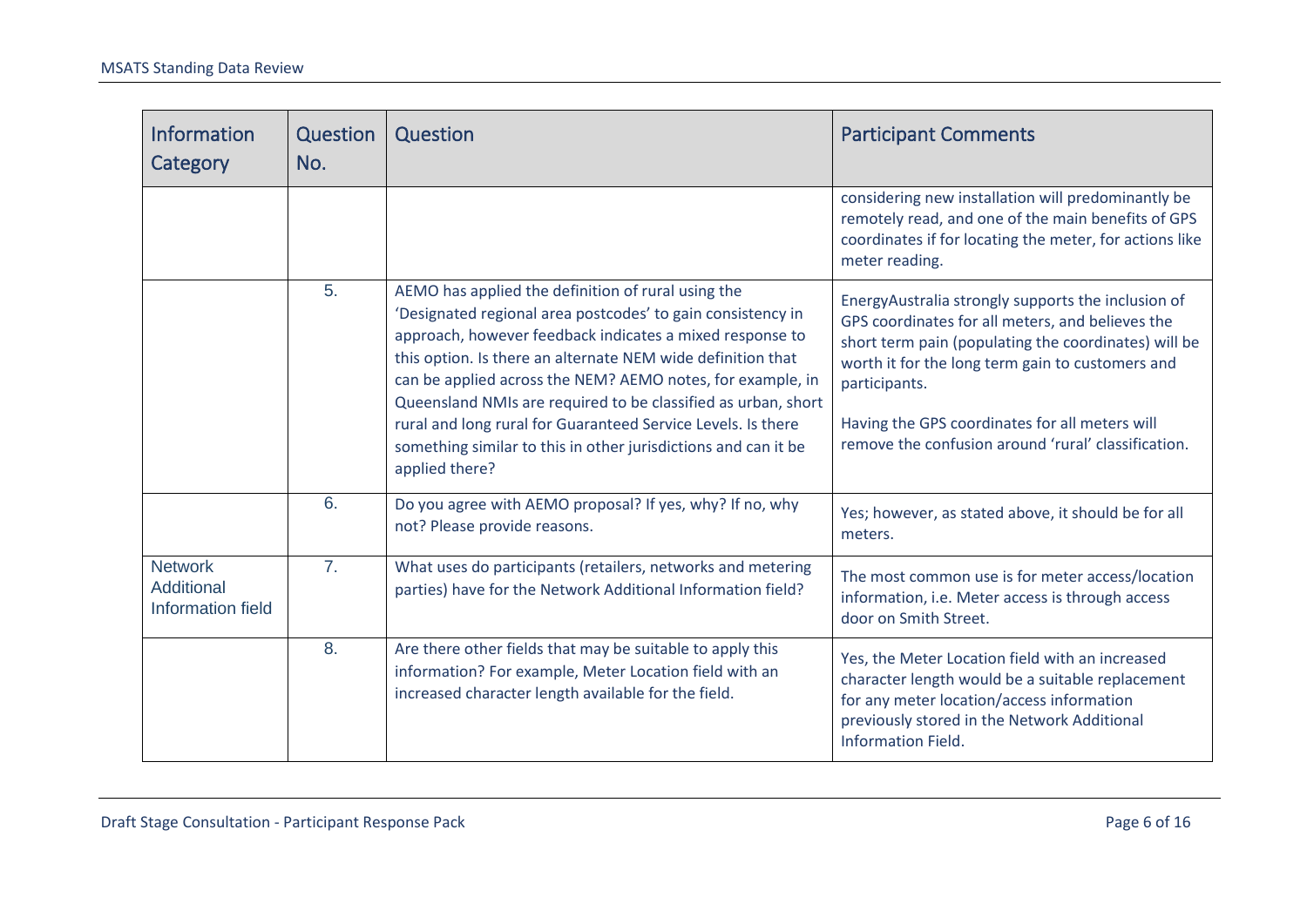| <b>Information</b><br>Category | Question<br>No. | Question                                                                 | <b>Participant Comments</b>                                                                                                                                                    |
|--------------------------------|-----------------|--------------------------------------------------------------------------|--------------------------------------------------------------------------------------------------------------------------------------------------------------------------------|
|                                | 9.              | Do you agree with retaining the Network Additional<br>Information field? | If all information historically stored in the filed can<br>be located in other fields (existing & proposed),<br>then EnergyAustralia does not see a need to keep<br>the field. |

#### 2.2 Data Transition

| <b>Information</b><br>Category                         | Question<br>No. | Question                                                                                        | <b>Participant Comments</b>                                                                                                                                                                                                                                                                   |
|--------------------------------------------------------|-----------------|-------------------------------------------------------------------------------------------------|-----------------------------------------------------------------------------------------------------------------------------------------------------------------------------------------------------------------------------------------------------------------------------------------------|
| <b>Scenarios</b>                                       | 10.             | For Removed fields, would you prefer Option 1 (retain history)<br>or Option 2 (remove history)? | Retain history, unless this information causes<br>confusion.                                                                                                                                                                                                                                  |
| Scenario 2: Add<br>a new field<br>(Proposed<br>Fields) | 11.             | For Added fields, would you prefer Option 1, 2a, 2b, 2c, 3, 4<br>or $5?$                        | Option 1. Update data via inbound CR. The process<br>is already there, and a lot of the data will be<br>updated sporadically across a 12-month period.<br>Potentially split the data into two tranches, updates<br>that can be done in bulk and data that needs longer<br>to obtain/populate. |
|                                                        | 12.             | If you choose Option 2a, please choose between i(a) or i(b)<br>and provide answers for ii.      | N/A                                                                                                                                                                                                                                                                                           |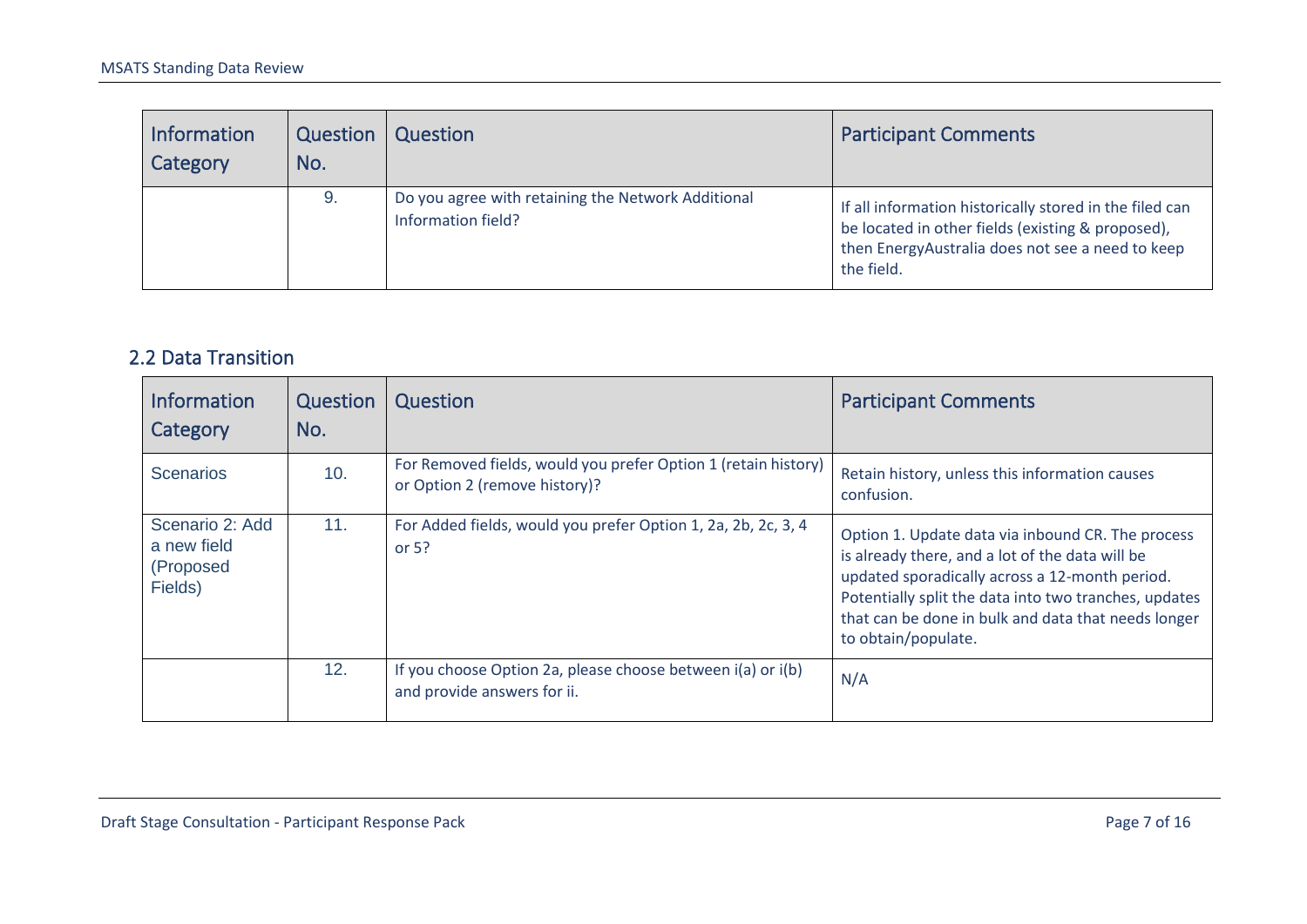| <b>Information</b><br>Category                          | Question<br>No. | Question                                                                                           | <b>Participant Comments</b>                                                                                                                            |
|---------------------------------------------------------|-----------------|----------------------------------------------------------------------------------------------------|--------------------------------------------------------------------------------------------------------------------------------------------------------|
|                                                         | 13.             | If you choose Option 2b, please choose between i(a) or i(b)<br>and provide answers for ii and iii. | N/A                                                                                                                                                    |
|                                                         | 14.             | If you choose Option 2c, please choose between for i(a) or<br>$i(b)$ .                             | N/A                                                                                                                                                    |
|                                                         | 15.             | Do you have any further comment regarding the above?                                               |                                                                                                                                                        |
| Scenario 3:<br>Amend an<br>existing field (To<br>Amend) | 16.             | For Amended fields, would you prefer Option 1, 2a, 2b, 3, 4<br>or 5?                               | Option 1. Update data via inbound CR. The process<br>is already there, and a lot of the data will be<br>updated sporadically across a 12-month period. |
|                                                         | 17.             | If you choose Option 2a, please choose between i(a) or i(b)<br>and provide answers for ii.         | N/A                                                                                                                                                    |
|                                                         | 18.             | If you choose Option 2b, please choose between i(a) or i(b)<br>and provide answers for ii and iii. | N/A                                                                                                                                                    |
|                                                         | 19.             | Please provide any further details required                                                        |                                                                                                                                                        |
| Outbound<br>Notification<br><b>Options</b>              | 20.             | For Outbound Notifications, would you prefer Option 1, 1a, 2,<br>or 3?                             | $\mathbf{1}$                                                                                                                                           |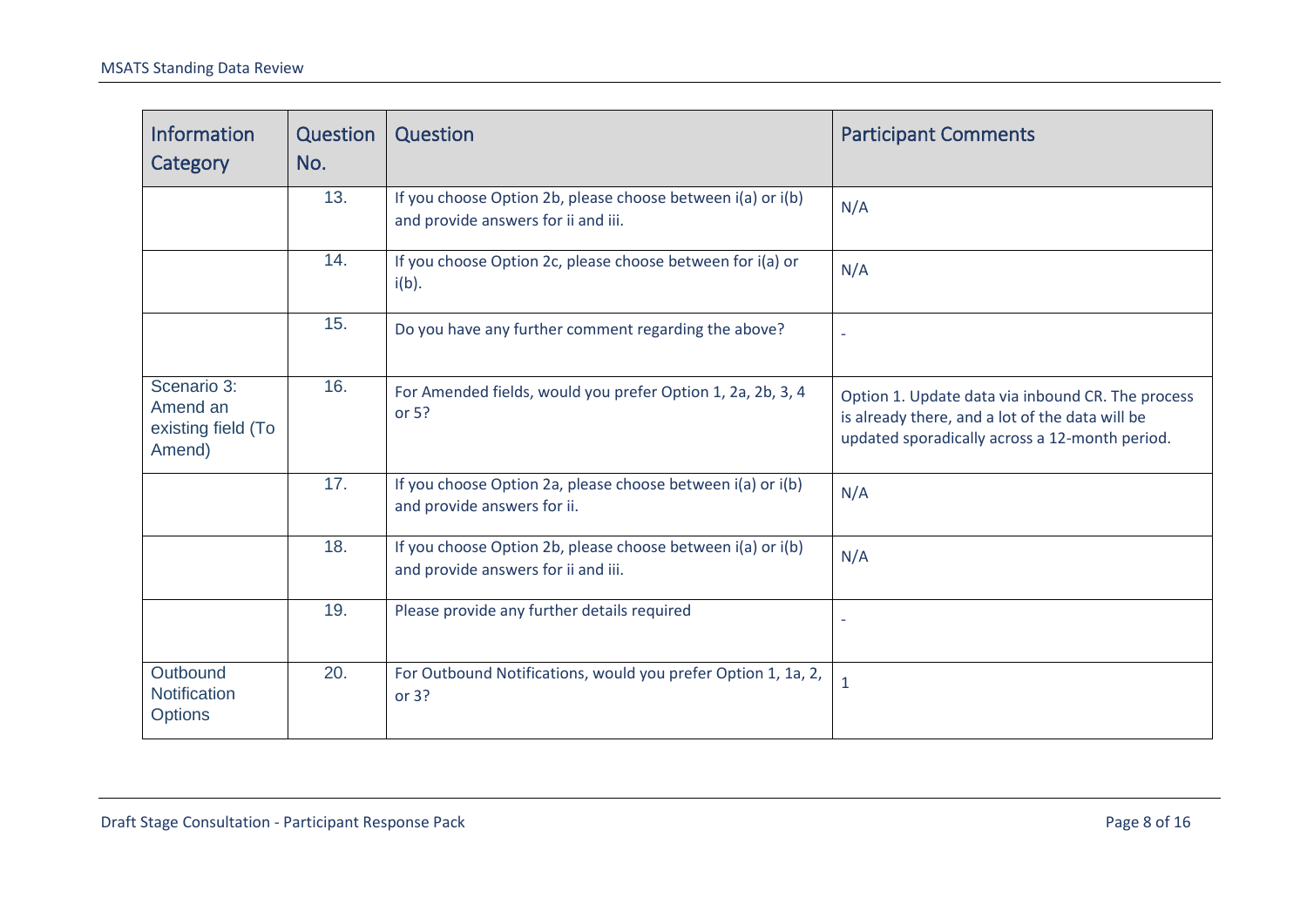| <b>Information</b><br>Category | Question<br>No. | Question                                                                                              | <b>Participant Comments</b> |
|--------------------------------|-----------------|-------------------------------------------------------------------------------------------------------|-----------------------------|
|                                | 21.             | Do you have an alternate method of receiving Outbound<br>Notifications? If so, please provide details |                             |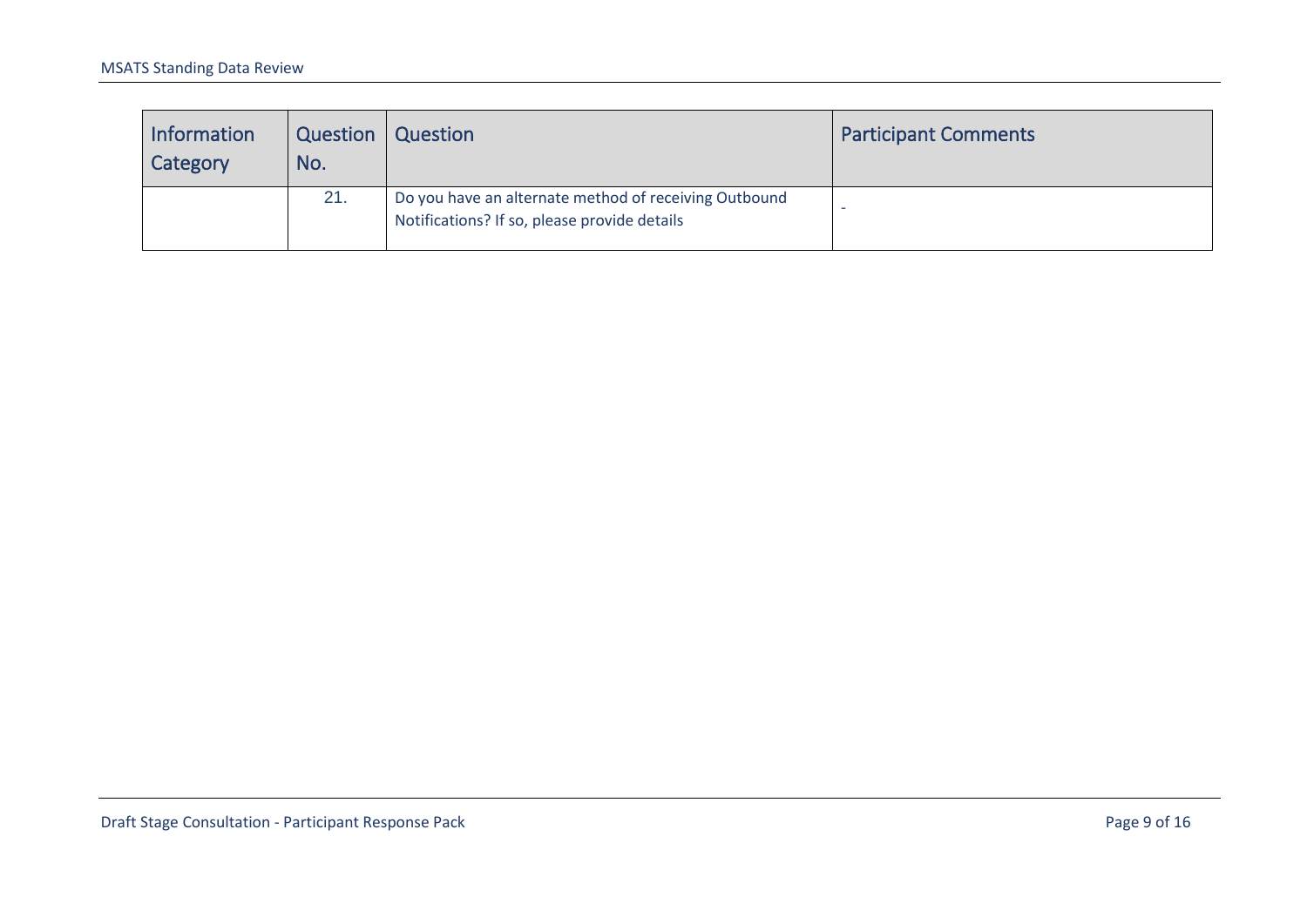#### 2.3 Other Matters

| <b>Information</b><br>Category       | <b>Question</b><br>No. | Question                                                                                                                                                                                                   | <b>Participant Comments</b>                                                                                                                                                                                                                                                                                                                                                                                                                                                                                      |
|--------------------------------------|------------------------|------------------------------------------------------------------------------------------------------------------------------------------------------------------------------------------------------------|------------------------------------------------------------------------------------------------------------------------------------------------------------------------------------------------------------------------------------------------------------------------------------------------------------------------------------------------------------------------------------------------------------------------------------------------------------------------------------------------------------------|
| <b>Consumer Data</b><br><b>Right</b> | 22.                    | Do you agree with the proposed new fields?                                                                                                                                                                 | If retailers are still 'data holders', it is not clear why<br>this needs to be in MSATS; retailers being<br>responsible for billing, customer info, and plan data.<br>If it is required, why does there need to be two<br>fields? Can't the change of account holder only be<br>updated from the effective date? This seems like a<br>field that has been created to asses retailer's<br>conformity with the NEM Customer Switching rule<br>change!                                                              |
|                                      | 23.                    | What types of scenarios $-$ including specific examples $-$ could<br>be envisaged which would raise complexities whose resolution<br>would be required in order to achieve the data sharing<br>objectives? | Retailers are obligated to send a CDN when a<br>customer changes name/number/mail address.<br>EnergyAustralia has not been able to identify an<br>example for a specific issue.                                                                                                                                                                                                                                                                                                                                  |
|                                      | 24.                    | What sorts of consequences - including potential unintended<br>consequences - may need to be considered in respect of these<br>fields?                                                                     | The information is now more 'customer' related<br>than 'site', therefore it runs the risk of being a<br>breach of privacy; i.e. a participant will now be able<br>to identify the changes at a site that have occurred<br>since the customer has been at the property (such<br>as solar install), they would have previously been<br>able to identify that this had occurred at the site but<br>not had the confirmation that it occurred during the<br>tenure of a customer. This is still just a small risk as |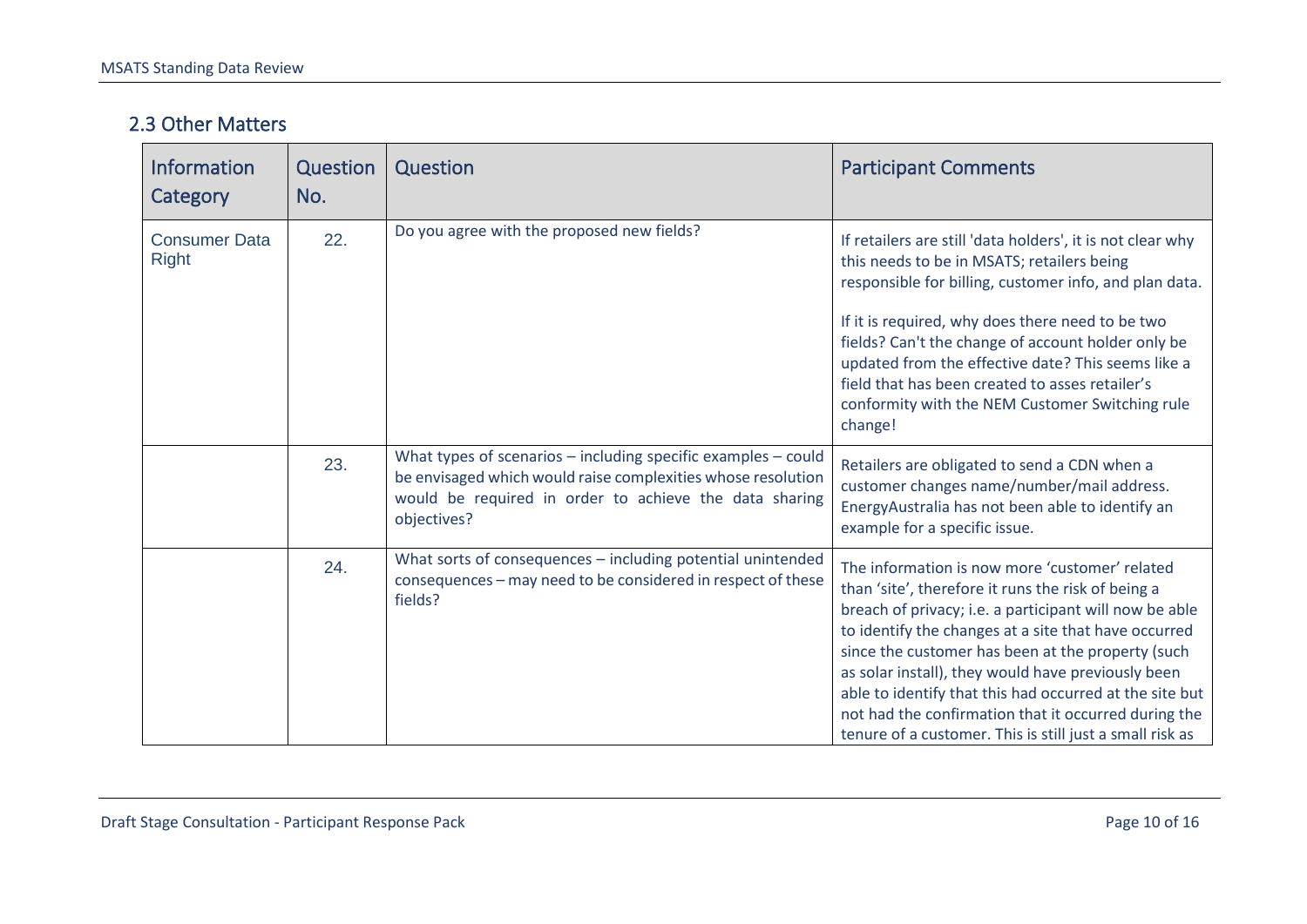| <b>Information</b><br>Category | Question<br>No. | Question                                                                                                                | <b>Participant Comments</b>                                                                                                                                                                                                                                                                                                                                                                                                                                                                                                                                                |
|--------------------------------|-----------------|-------------------------------------------------------------------------------------------------------------------------|----------------------------------------------------------------------------------------------------------------------------------------------------------------------------------------------------------------------------------------------------------------------------------------------------------------------------------------------------------------------------------------------------------------------------------------------------------------------------------------------------------------------------------------------------------------------------|
|                                |                 |                                                                                                                         | there are no identifiable details provided for the<br>customer (name, etc).                                                                                                                                                                                                                                                                                                                                                                                                                                                                                                |
|                                | 25.             | Do you agree with the timeframe for updating the data in<br>these fields?                                               | Yes                                                                                                                                                                                                                                                                                                                                                                                                                                                                                                                                                                        |
|                                | 26.             | Are there other suggestions to help meet the ACCC's<br>objective?                                                       | There is no private information provided to confirm<br>which customer was linked with the customer<br>transfer, you will still need to reach out to the<br>retailer to confirm. So why have the details in<br>MSATS? The retailer is a data holder, they should be<br>responsible for providing this information.                                                                                                                                                                                                                                                          |
|                                | 27.             | Given this change commenced on 1 December 2017, to what<br>extent are you seeing issues with the population of the NTC? | Since 1 December 2017, the retailer has updated<br>the right NTC in the S/O, the MCs then updates the<br>proposed NTC in MSATS.<br>Once a NTC is published it is provided to the front of<br>house team to pick the appropriate one. If the<br>retailer has chosen an incorrect tariff, LNSPs will<br>revert that back to the correct NTC.<br>The main issue with this process is that a retailer<br>assigning a NTC, are doing so with a lesser<br>understanding of which NTC would be optimal for<br>the customer, the position in the network, and the<br>load impacts. |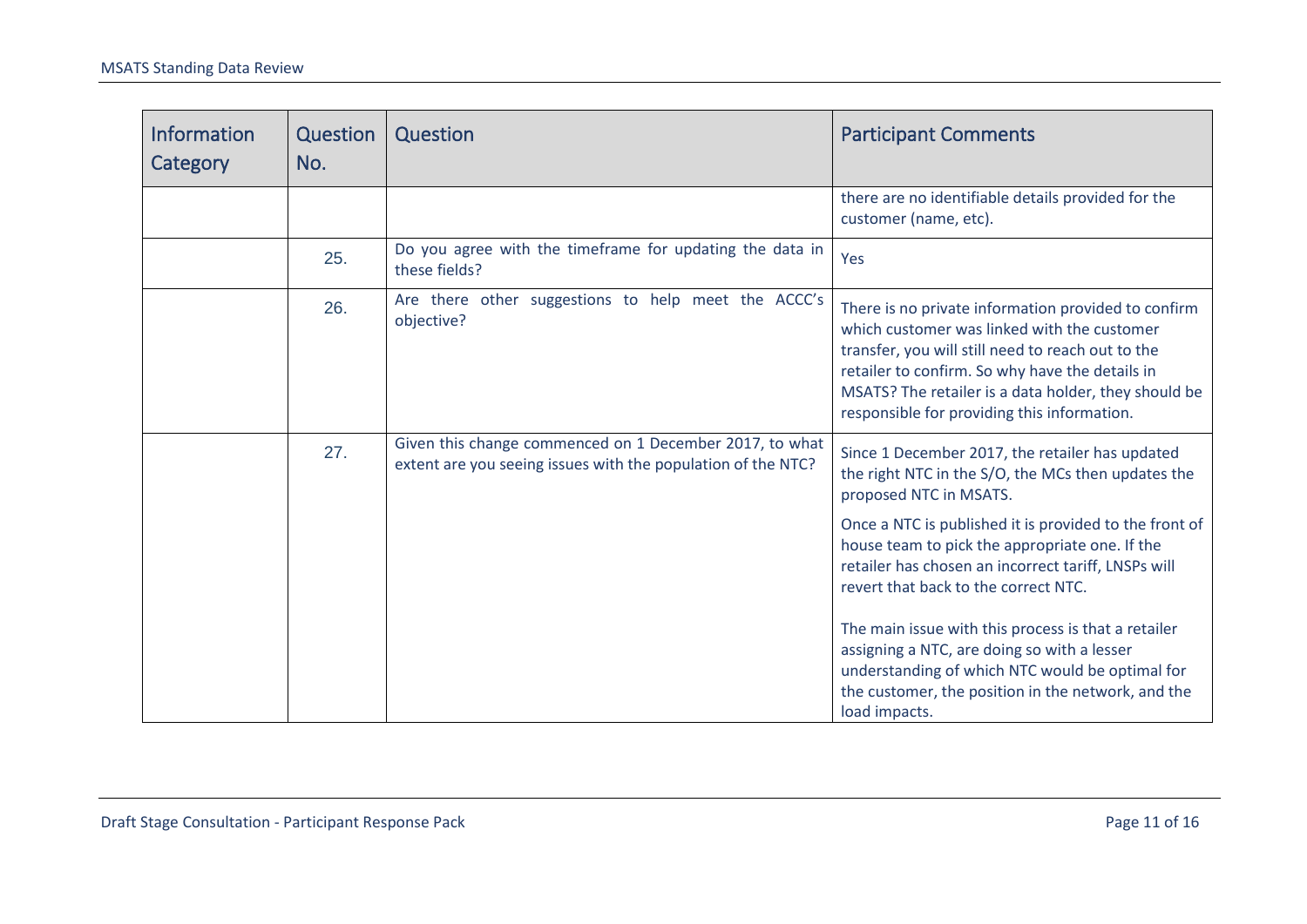<span id="page-11-0"></span>

| <b>Information</b><br>Category | Question<br>No. | Question                                                                                                                                                                                                                                                                                                                                                                                                                                                                                                                                                                                                                                                                                                                                                                                                                                                                   | <b>Participant Comments</b>                                                                                                                                                                                                                                                                                                                                                                                                              |
|--------------------------------|-----------------|----------------------------------------------------------------------------------------------------------------------------------------------------------------------------------------------------------------------------------------------------------------------------------------------------------------------------------------------------------------------------------------------------------------------------------------------------------------------------------------------------------------------------------------------------------------------------------------------------------------------------------------------------------------------------------------------------------------------------------------------------------------------------------------------------------------------------------------------------------------------------|------------------------------------------------------------------------------------------------------------------------------------------------------------------------------------------------------------------------------------------------------------------------------------------------------------------------------------------------------------------------------------------------------------------------------------------|
|                                | 28.             | If AEMO was to review the obligations on NTC, out of the<br>options proposed, which do you see being the most effective<br>to address the current issues experienced. Please provide<br>reasons as to why you think the options you've chosen would<br>address the issue.<br>a) Compliance options for MPB performance for<br>incorrectly populating NTC<br>b) Retailer obligations to inform the MC and MPB of the<br>appropriate NTC<br>Network obligations to correct an incorrectly populated<br>C)<br>NTC within three business days; and or<br>d) If networks are provided the obligation to populate NTC<br>then they will have only three business days to correctly<br>populate this after the metering installation details are<br>provided by the MPB, this will ensure there are not<br>additional delays to the commissioning of the meter in<br><b>MSATS</b> | EnergyAustralia's preference is b), as we believe<br>retailers are best placed to manage the customer<br>relationship.<br>However, we admit there are improvements that<br>can be achieved in the current process. Namely<br>confirmation from LNSPs on the appropriate NTC.<br>We do not see enough issues in this space to justify<br>changing the current process, outside of improving<br>communication between retailers and LNSPs. |
|                                | 29.             | Do you have any comments on the options provided by<br><b>Endeavour Energy?</b>                                                                                                                                                                                                                                                                                                                                                                                                                                                                                                                                                                                                                                                                                                                                                                                            |                                                                                                                                                                                                                                                                                                                                                                                                                                          |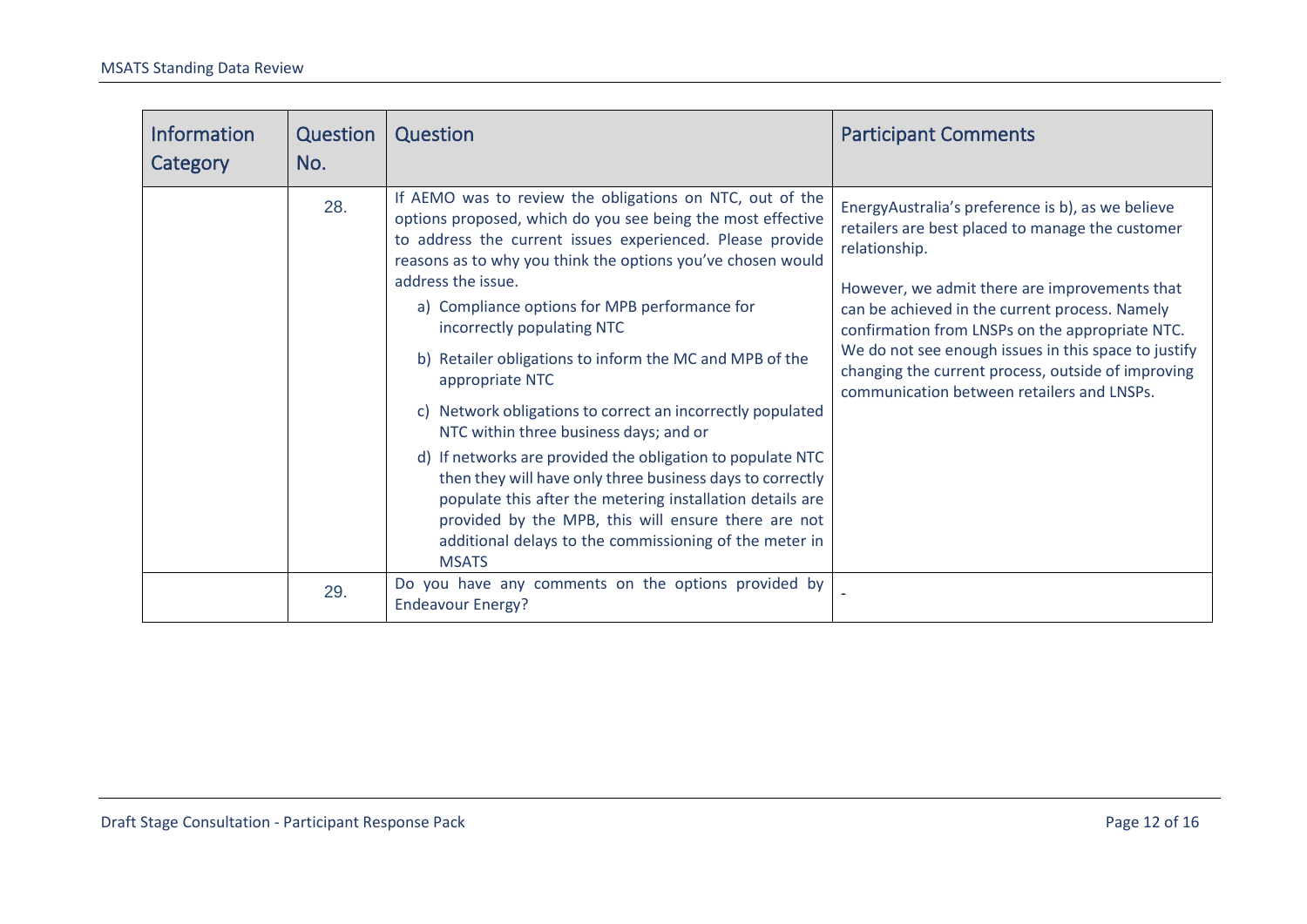# **3. Proposed Changes in MSATS Procedures - WIGS**

| Section No/Field Name | <b>Participant Comments</b> |
|-----------------------|-----------------------------|
|                       |                             |
|                       |                             |
|                       |                             |
|                       |                             |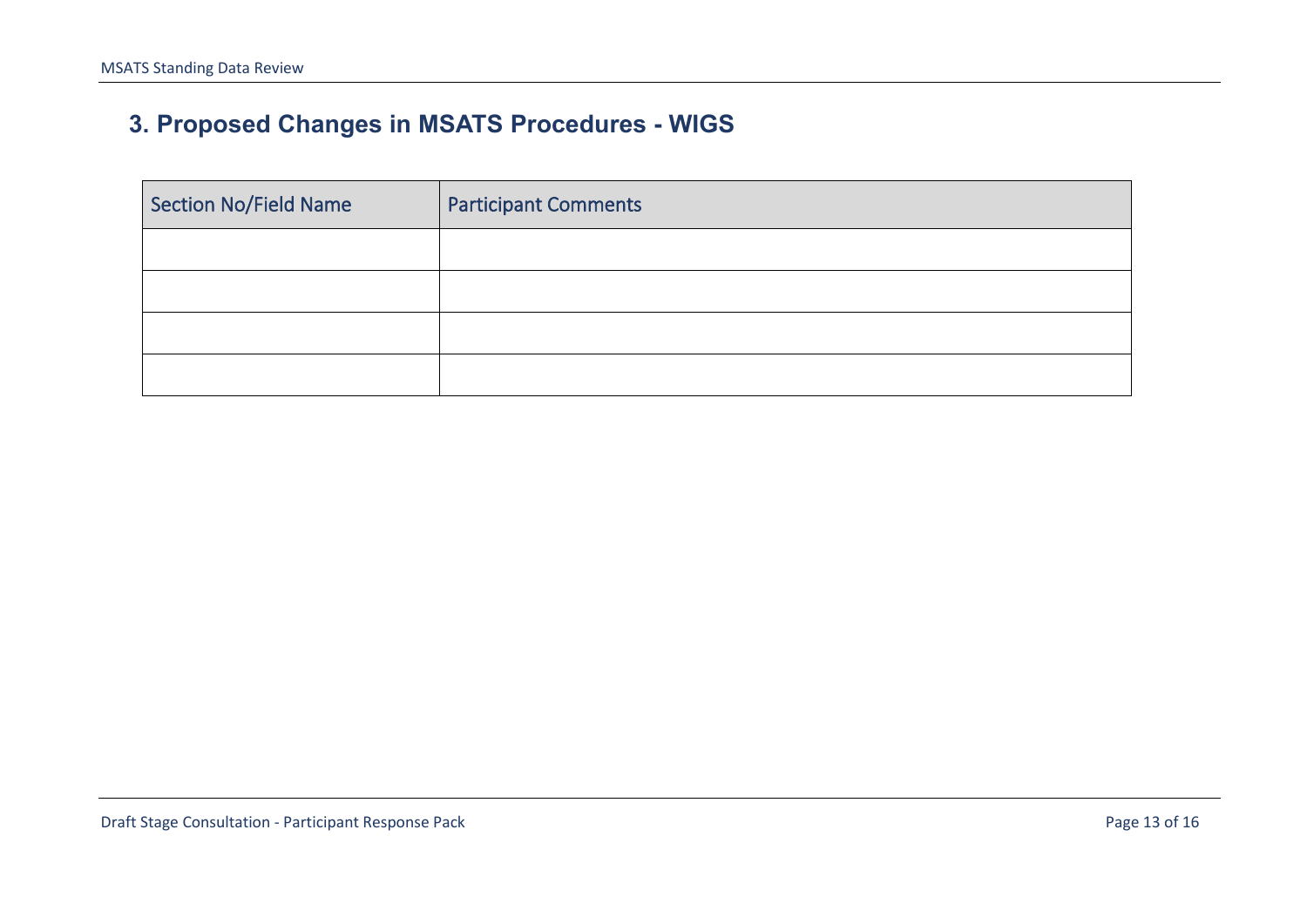# **4. Proposed Changes in MSATS Procedures - CATS**

| Section No/Field Name | <b>Participant Comments</b> |
|-----------------------|-----------------------------|
|                       |                             |
|                       |                             |
|                       |                             |
|                       |                             |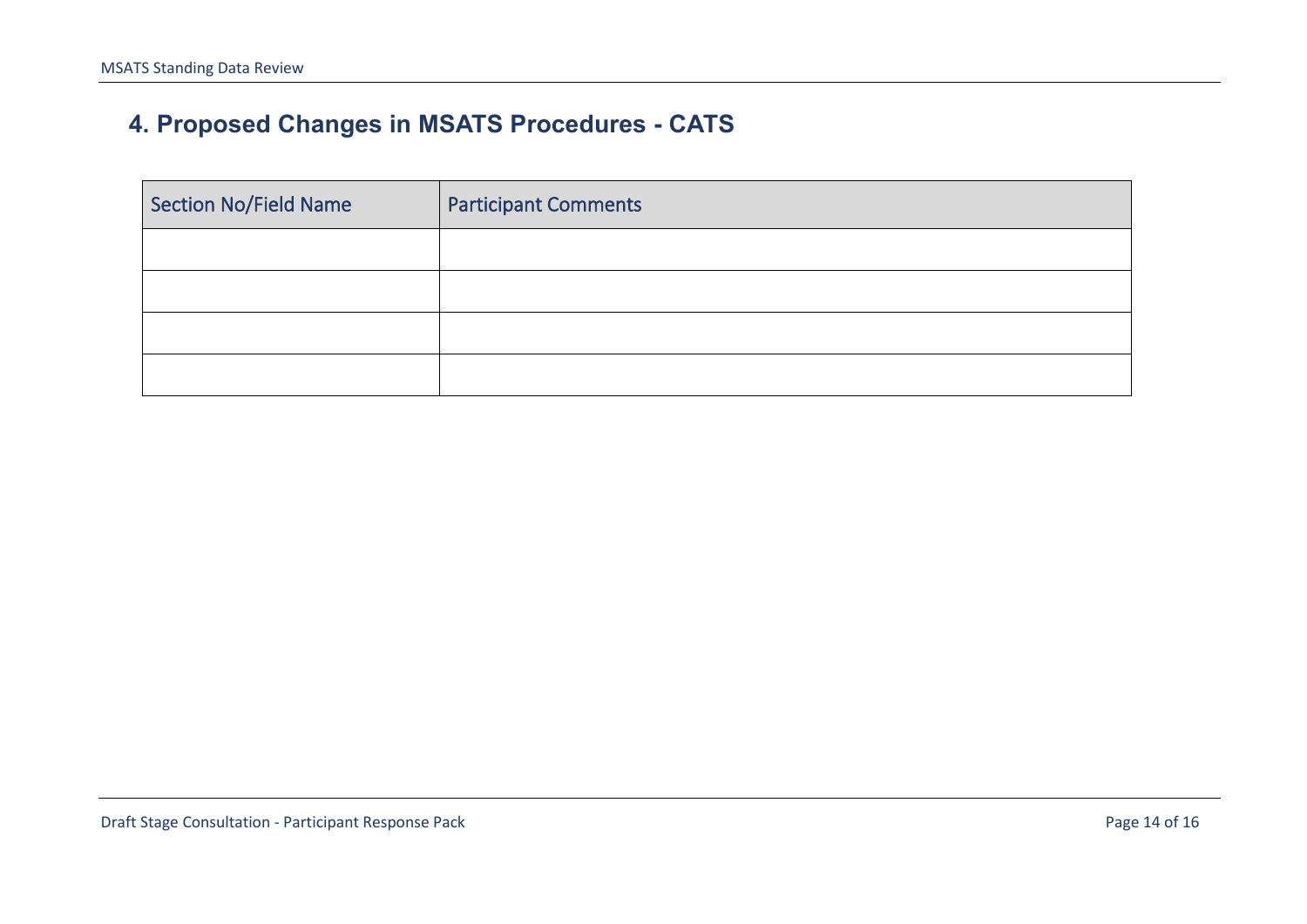# **5. Proposed Changes in Standing Data for MSATS Guideline**

| Section No/Field Name | <b>Participant Comments</b> |
|-----------------------|-----------------------------|
|                       |                             |
|                       |                             |
|                       |                             |
|                       |                             |